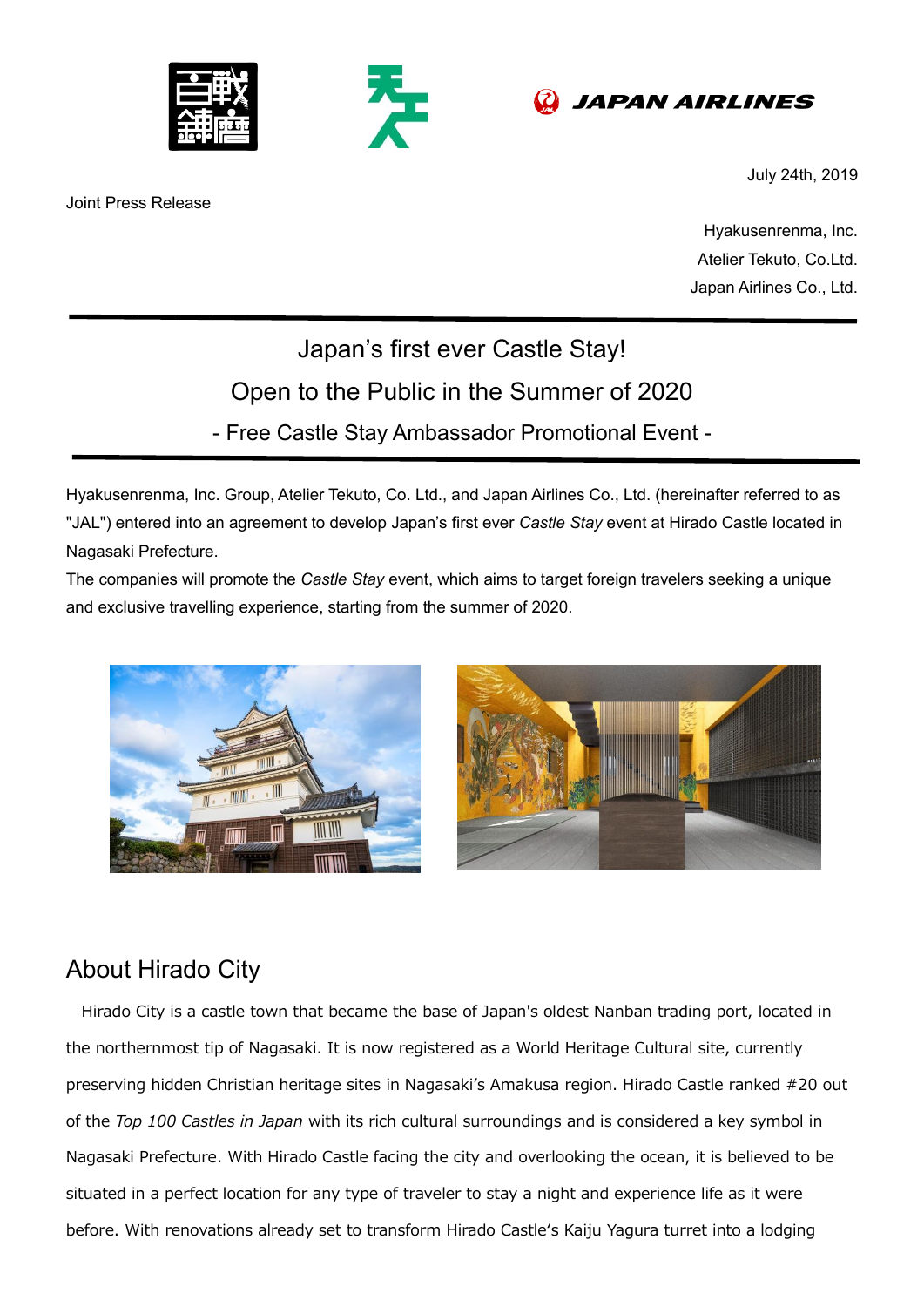facility, travelers can start planning a stay for the summer of 2020. A one-off promotional event held in 2017 at Hirado Castle received an astounding 7,500 applicants, which included requests from Japanese natives and foreign nationals. Due to such positive results, collaboration efforts have been made to create a historical *Castle Stay* experience in the summer of 2020. The major goal of the event is to help increase the number of foreign travelers to visit Japan.

## Role of each company

The companies mentioned above will work in unison and use their strengths to demonstrate what it was like to live in a castle.

- Hyakusenrenma group will be in charge of project management and oversee all operations at Hirado Castle.
	- ⮚ Hyakusenrenma also operates Japan's unique lodging reservation website "STAY JAPAN" [\(https://en.stayjapan.com/\)](https://en.stayjapan.com/), which will also have Hirado Castle Stay available for reservation.
- Design and construction management will be conducted by Atelier Tekuto.
	- $\triangleright$  Atelier Tekuto is an architectural firm with a wide range of experience which includes not only architectural design but also the operation of accommodation facilities on the theme of traditional cultural architecture related to the Amami Islands.
- Promotion and customer relations will be managed by JAL.
	- $\triangleright$  JAL will utilize its network and worldwide channels to promote the "Castle Stay" experience.

# Hirado City Castle - Kaijyu Yagura Turret Renovation

Currently, the Kaiju Yagura turret is being used as a storage facility. It will go under proper renovations to open in the summer of 2020.

| Project             | Hirado Castle Kaijyu Yagura Turret          |         |
|---------------------|---------------------------------------------|---------|
| Location            | 1458 Iwanouechou, Hirado City, Nagasaki-Ken |         |
| Structure           | <b>Reinforced Concrete</b>                  |         |
| Number of stories   | 2                                           |         |
| Floor Area          | Total Floor Area: 126.84 m                  |         |
|                     | 1st Floor                                   | 86.25 m |
|                     | 2nd Floor                                   | 40.59 m |
| <b>Opening Date</b> | Summer of 2020                              |         |